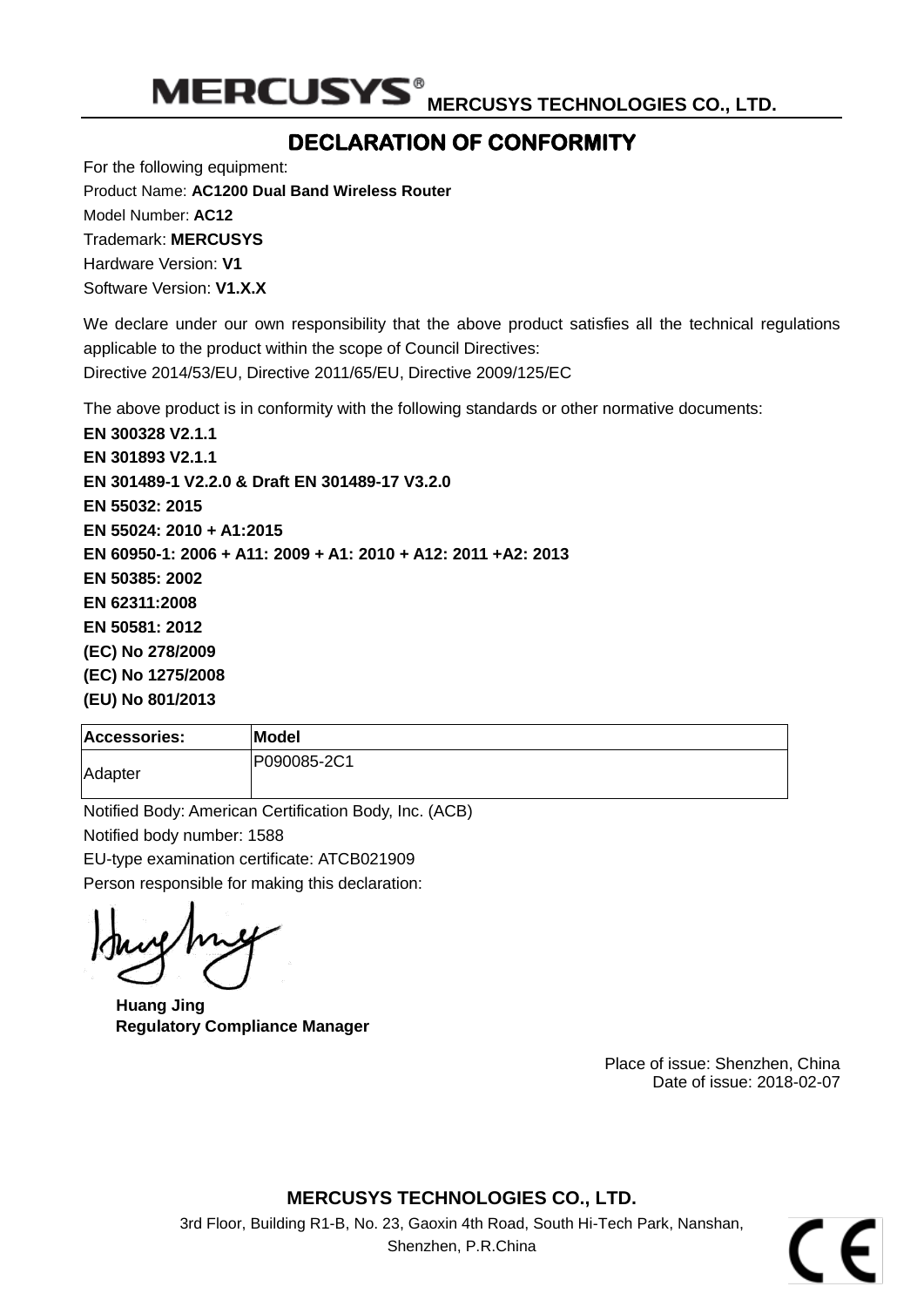MERCUSYS<sup>®</sup> MERCUSY<u>S TECHNOLOGIES CO., LTD.</u>

## **DICHIARAZIONE DI CONFORMITA'**

Per i seguenti dispositivi: Nome Prodotto: **[AC1200 Dual Band Wireless](#page-0-0) Router** Modello: **[AC12](#page-0-1)** Trademark: **MERCUSYS**

Versione Hardware: **V1** Versione Software: **V1.X.X**

Dichiariamo sotto la nostra responsabilità che il prodotto sopra riportato soddisfa tutti i regolamenti tecnici applicabili al prodotto all'interno dell'ambito delle Direttive del Concilio: Direttiva 2014/53/UE, Direttiva 2011/65/UE, Direttiva 2009/125/CE

Il prodotto sopra riportato è conforme ai seguenti standard o documenti relativi ad altre normative:

**[EN 300328 V2.1.1](#page-0-2) [EN 301893 V2.1.1](#page-0-2) EN 301489-1 V2.2.0 [& Draft EN 301489-17 V3.2.0](#page-0-2) [EN 55032: 2015](#page-0-2) [EN 55024: 2010](#page-0-2) + A1:2015 [EN 60950-1: 2006 + A11: 2009 + A1: 2010 + A12: 2011 +A2: 2013](#page-0-2) [EN 50385: 2002](#page-0-2) [EN 62311:2008](#page-0-2) [EN 50581: 2012](#page-0-2) [\(EC\) No 278/2009](#page-0-2) [\(EC\) No 1275/2008](#page-0-2) [\(EU\) No 801/2013](#page-0-2)**

| <b>Accessori</b> | <b>Modello</b> |
|------------------|----------------|
| Adattatore       | P090085-2C1    |

Ente di notifica: American Certification Body, Inc. (ACB) Numero di riconoscimento ente di notifica: 1588 Codice certificato esame EU: ATCB021909 Persona responsabile della conformità di questa dichiarazione:

**Huang Jing Manager Responsabile della Compatibilità con i Regolamenti**

Luogo di Rilascio: Shenzhen, China Data di Rilascio: [2018-02-07](#page-0-3)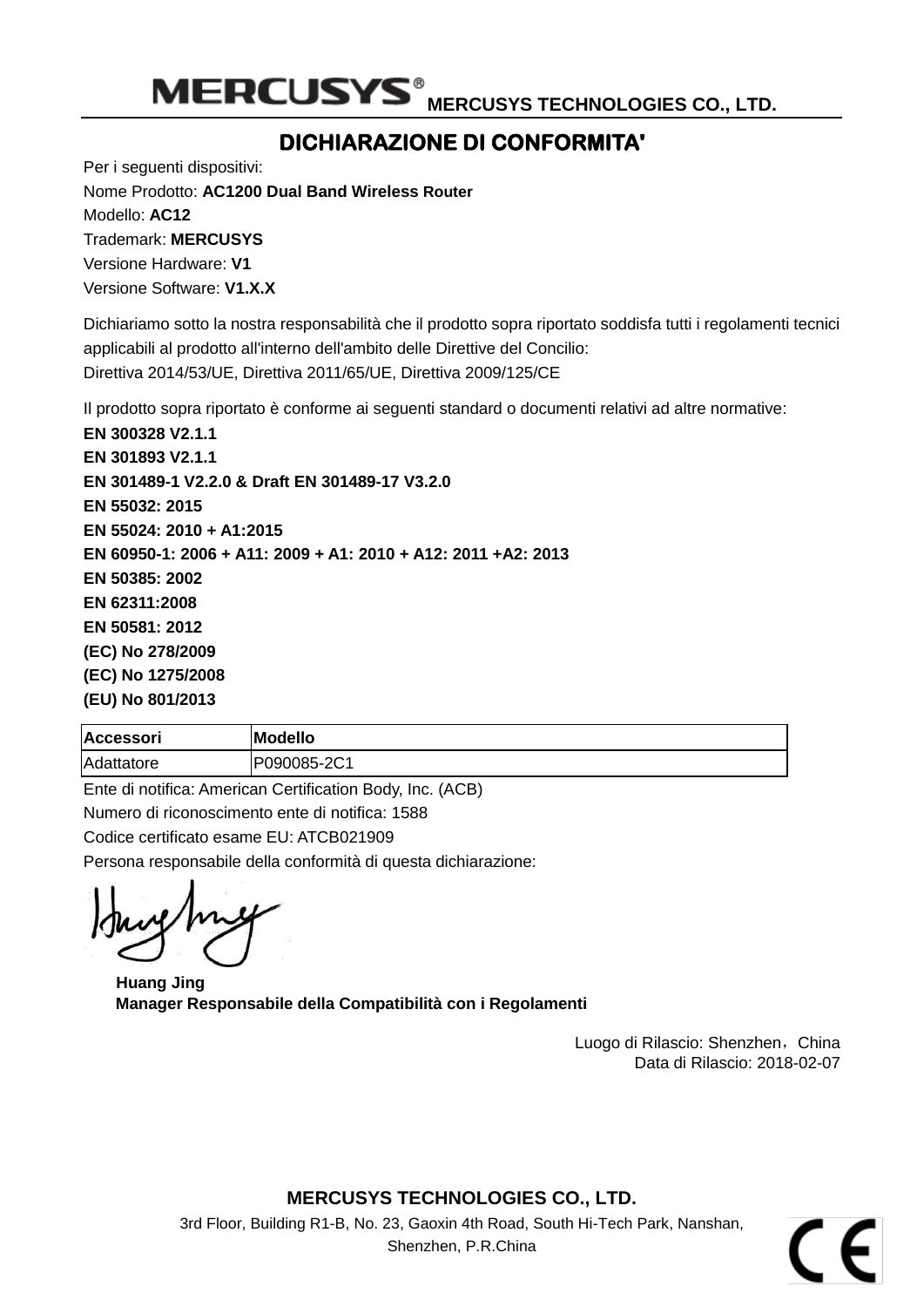MERCUSYS<sup>®</sup> MERCUSYS TECHNOLOGIES CO., LTD.

## **UYGUNLUK BEYANI**

Aşağıdaki ekipmanlar için:

Ürün Adı: **[AC1200 Dual Band Wireless Router](#page-0-0)**

Model Numarası: **[AC12](#page-0-1)**

Marka: **MERCUSYS**

Donanım versiyonu: **V1**

Yazılım versiyonu: **V1.X.X**

Yukarıdaki ürünün, Yönetim Kurulunun Direktifleri kapsamındaki geçerli tüm teknik mevzuatları karşıladığını beyan ederiz:

2014/53/EU, 2011/65/EU, 2009/125/EC yönetmelikleri

Yukarıdaki ürün, aşağıdaki standartlarla veya örnek olarak gösterilen diğer dökümanlarla uyumludur:

**[EN 300328 V2.1.1](#page-0-2) [EN 301893 V2.1.1](#page-0-2) EN 301489-1 V2.2.0 [& Draft EN 301489-17 V3.2.0](#page-0-2) [EN 55032: 2015](#page-0-2) [EN 55024: 2010](#page-0-2) + A1:2015 [EN 60950-1: 2006 + A11: 2009 + A1: 2010 + A12: 2011 +A2: 2013](#page-0-2) [EN 50385: 2002](#page-0-2) [EN 62311:2008](#page-0-2) [EN 50581: 2012](#page-0-2) [\(EC\) No 278/2009](#page-0-2) [\(EC\) No 1275/2008](#page-0-2) [\(EU\) No 801/2013](#page-0-2)**

| Aksesuarlar: | Model       |
|--------------|-------------|
| Adaptör      | P090085-2C1 |

Onaylanmış kuruluş: American Certification Body, Inc. (ACB) Onaylanmış kuruluş numarası: 1588 AB-tip inceleme sertifikası: ATCB021909 Bu bildirimi yapmak için sorumlu kişi:

**Huang Jing Yasal Uygunluk Müdürü**

Verildiği yer: Shenzhen, China Yayın tarihi: [2018-02-07](#page-0-3)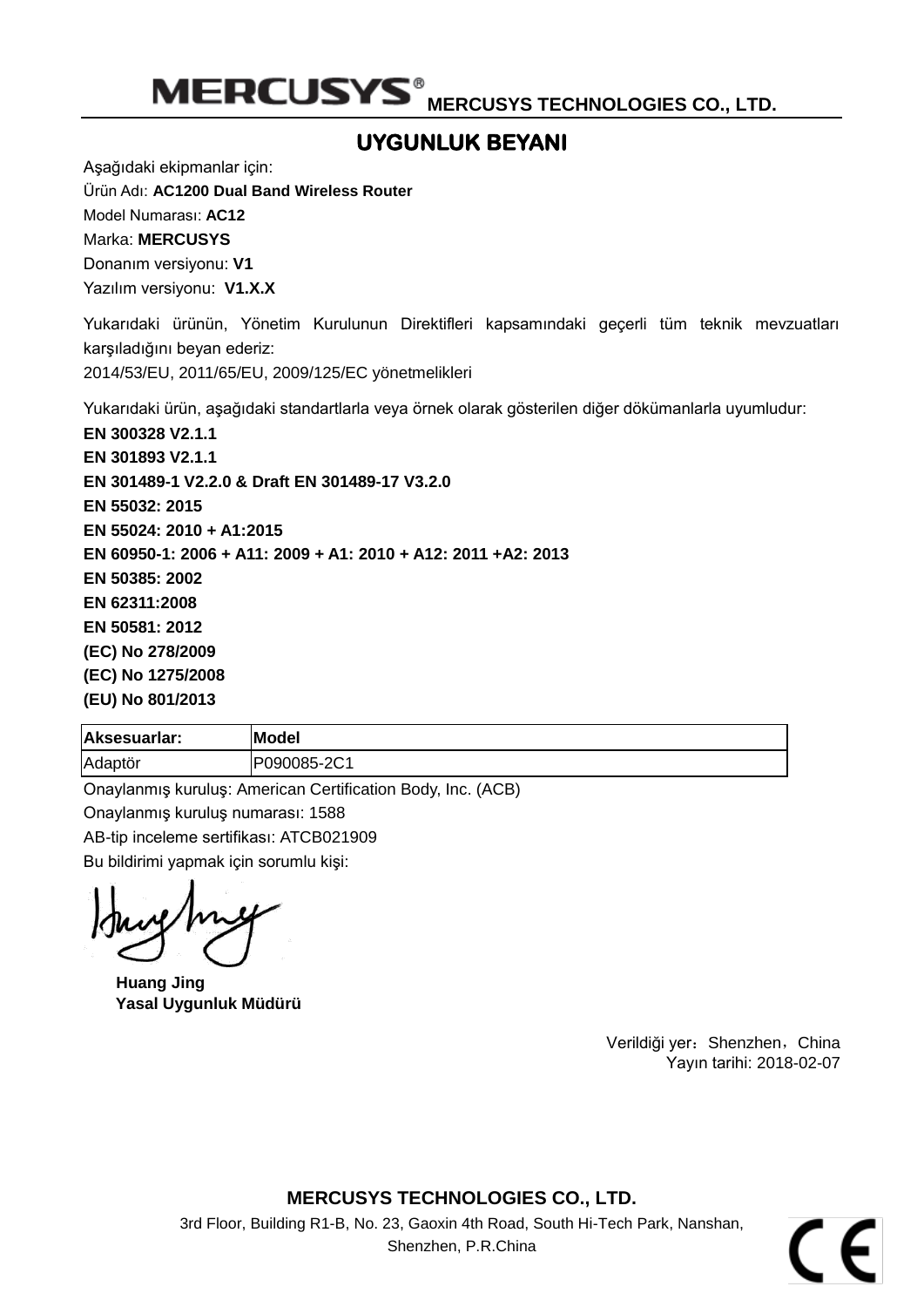

## **DECLARACIÓ N DE CONFORMIDAD**

Para el siguiente equipo: Nombre del Producto: **[AC1200 Dual Band Wireless](#page-0-0) Router** Número de Modelo: **[AC12](#page-0-1)** Marca Registrada: **MERCUSYS** Versión de Hardware: **V1** Versión de Software: **V1.X.X**

Declaramos bajo nuestra propia responsabilidad que el producto siguiente cumple con todas las regulaciones técnicas aplicables al producto dentro del ámbito de aplicación de las Directivas: Directiva 2014/53/UE, Directiva 2011/65/UE, Directiva 2009/125/CE

El producto siguiente está en conformidad con los siguientes estándares u otros documentos normativos:

**[EN 300328 V2.1.1](#page-0-2) [EN 301893 V2.1.1](#page-0-2) EN 301489-1 V2.2.0 [& Draft EN 301489-17 V3.2.0](#page-0-2) [EN 55032: 2015](#page-0-2) [EN 55024: 2010](#page-0-2) + A1:2015 [EN 60950-1: 2006 + A11: 2009 + A1: 2010 + A12: 2011 +A2: 2013](#page-0-2) [EN 50385: 2002](#page-0-2) [EN 62311:2008](#page-0-2) [EN 50581: 2012](#page-0-2) [\(EC\) No 278/2009](#page-0-2) [\(EC\) No 1275/2008](#page-0-2) [\(EU\) No 801/2013](#page-0-2)**

| <b>Accesorios</b> | <b>Modelo</b> |
|-------------------|---------------|
| Adaptador         | P090085-2C1   |

Organismo Notificado: American Certification Body, Inc. (ACB) número del organismo notificado:1588 Certificado de examen UE de tipo: ATCB021909 Persona responsable de la realización de esta declaración:

**Huang Jing Responsable del Cumplimiento Normativo**

Lugar de emisión: Shenzhen, China Fecha de emisión: [2018-02-07](#page-0-3)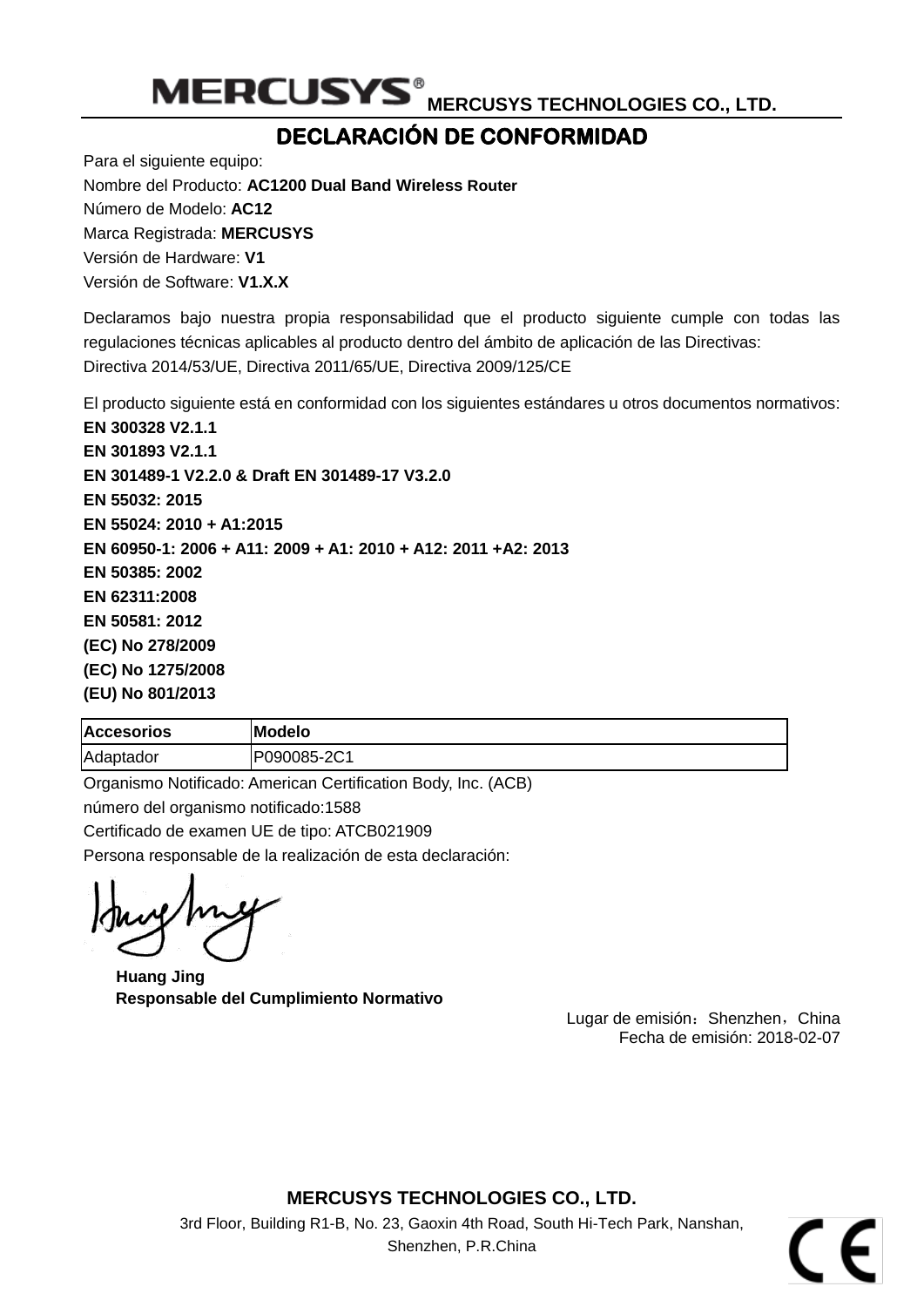## **DEKLARACJA ZGODNOŚCI**

Dla następującego urządzenia:

Nazwa: **[AC1200 Dual Band Wireless Router](#page-0-0)** Model: **[AC12](#page-0-1)**

Znak towarowy: **MERCUSYS** Wersja sprzętowa:**V1**

Wersja oprogramowania:**V1.X.X**

Deklarujemy na własną odpowiedzialność, że powyższy produkt spełnia wszystkie dotyczące go wymagania techniczne, będące w zakresie następujących dyrektyw Rady: Dyrektywa 2014/53/UE, Dyrektywa 2011/65/UE, Dyrektywa 2009/125/WE

Powyższy produkt jest zgodny z następującym standardami oraz innymi dokumentami normatywnymi:

**[EN 300328 V2.1.1](#page-0-2) [EN 301893 V2.1.1](#page-0-2) EN 301489-1 V2.2.0 [& Draft EN 301489-17 V3.2.0](#page-0-2) [EN 55032: 2015](#page-0-2) [EN 55024: 2010](#page-0-2) + A1:2015 [EN 60950-1: 2006 + A11: 2009 + A1: 2010 + A12: 2011 +A2: 2013](#page-0-2) [EN 50385: 2002](#page-0-2) [EN 62311:2008](#page-0-2) [EN 50581: 2012](#page-0-2) [\(EC\) No 278/2009](#page-0-2) [\(EC\) No 1275/2008](#page-0-2) [\(EU\) No 801/2013](#page-0-2)**

| <b>Akcesoria</b> | Model       |
|------------------|-------------|
| Zasilacz         | P090085-2C1 |

Jednostka notyfikowana: American Certification Body, Inc. (ACB)

numer jednostki notyfikowanej:1588

Certyfikat badania typu UE: ATCB021909

Osoba odpowiedzialna za sporządzenie niniejszej deklaracji:

**Huang Jing Kierownik ds. Zgodności**

Miejsce wydania: Shenzhen, China Data wystawienia[: 2018-02-07](#page-0-3)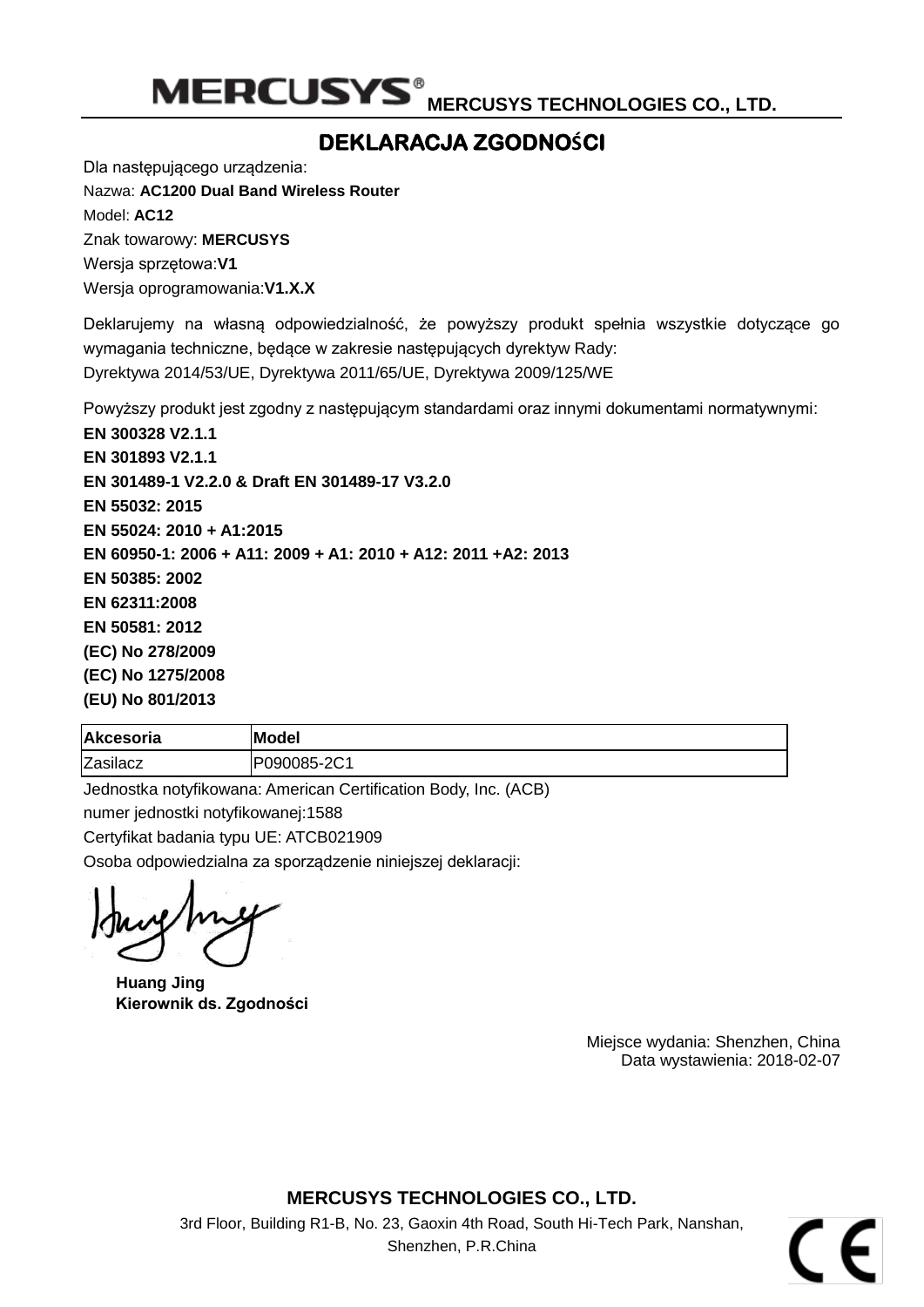MERCUSYS<sup>®</sup> MERCUSYS TECHNOLOGIES CO., LTD.

## **PROHLÁŠENÍ O SHODĚ**

Pro následující zařízení:

Název výrobku: **[AC1200 Dual Band Wireless Router](#page-0-0)** Modelové číslo: **[AC12](#page-0-1)** Ochranná známka: **MERCUSYS** Verze hardwaru:**V1** Verze software:**V1.X.X**

Prohlašujeme na naši vlastní odpovědnost, že výše uvedený produkt splňuje všechny technické předpisy týkající se produktu, v rámci směrnic Rady EU: Směrnice 2014/53/EU, Směrnice 2011/65/EU, Směrnice 2009/125/ES

Výše uvedený výrobek je ve shodě s následujícími normami nebo jinými normativními dokumenty:

**[EN 300328 V2.1.1](#page-0-2) [EN 301893 V2.1.1](#page-0-2) EN 301489-1 V2.2.0 [& Draft EN 301489-17 V3.2.0](#page-0-2) [EN 55032: 2015](#page-0-2) [EN 55024: 2010](#page-0-2) + A1:2015 [EN 60950-1: 2006 + A11: 2009 + A1: 2010 + A12: 2011 +A2: 2013](#page-0-2) [EN 50385: 2002](#page-0-2) [EN 62311:2008](#page-0-2) [EN 50581: 2012](#page-0-2) [\(EC\) No 278/2009](#page-0-2) [\(EC\) No 1275/2008](#page-0-2) [\(EU\) No 801/2013](#page-0-2)**

| Příslušenství | <b>Model</b> |
|---------------|--------------|
| Adaptér       | P090085-2C1  |

Oznámený subjekt: American Certification Body, Inc. (ACB) Číslo oznámeného subjektu:1588 Certifikát EU přezkoušení typu:ATCB021909 Osoba odpovědná za provádění tohoto prohlášení:

**Huang Jing Regulatory Compliance Manager**

Místo vydání: Shenzhen, China Datum vydání: [2018-02-07](#page-0-3)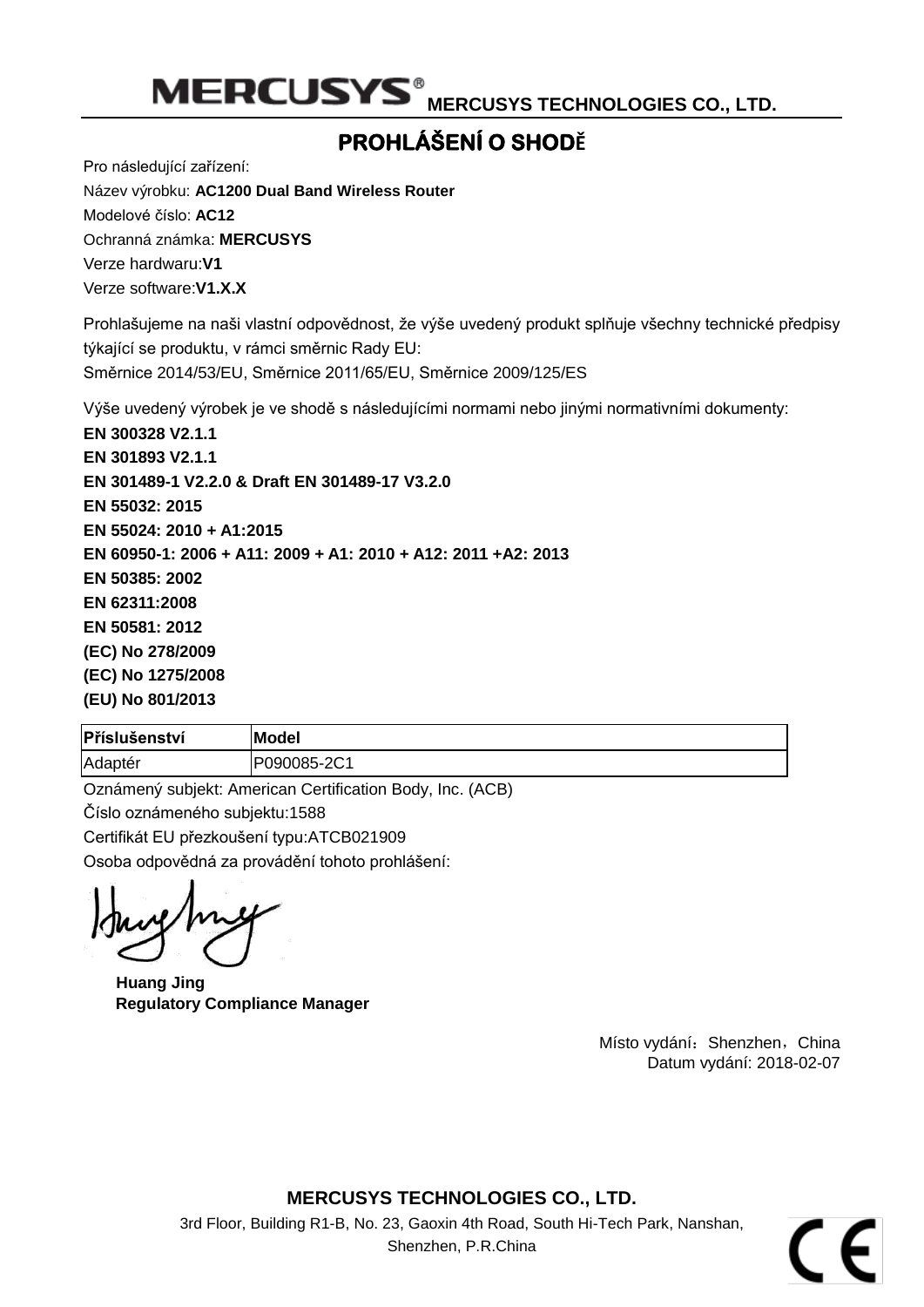## **PREHLÁ SENIE O ZHODE**

Pre nasledujúce zariadenia: Názov výrobku: **[AC1200 Dual Band Wireless Router](#page-0-0)** Modelové číslo: **[AC12](#page-0-1)** Ochranná známka: **MERCUSYS** Verzia hardwaru: **V1** Softvér verzie: **V1.X.X**

Prehlasujeme na našu vlastnú zodpovednosť, že vyššie uvedený produkt spĺňa všetky technické predpisy týkajúce sa produktu, v rámci smerníc Rady EÚ: smernice 2014/53/EÚ, smernice 2011/65/EÚ, smernice 2009/125/ES

Vyššie uvedený výrobok je v zhode s nasledujúcimi normami alebo inými normatívnymi dokumentmi:

**[EN 300328 V2.1.1](#page-0-2) [EN 301893 V2.1.1](#page-0-2) EN 301489-1 V2.2.0 [& Draft EN 301489-17 V3.2.0](#page-0-2) [EN 55032: 2015](#page-0-2) [EN 55024: 2010](#page-0-2) + A1:2015 [EN 60950-1: 2006 + A11: 2009 + A1: 2010 + A12: 2011 +A2: 2013](#page-0-2) [EN 50385: 2002](#page-0-2) [EN 62311:2008](#page-0-2) [EN 50581: 2012](#page-0-2) [\(EC\) No 278/2009](#page-0-2) [\(EC\) No 1275/2008](#page-0-2) [\(EU\) No 801/2013](#page-0-2)**

**Príslušenstvo Model**

Adaptér P090085-2C1

Notifikovaný orgán: American Certification Body, Inc. (ACB) Číslo notifikovaného orgánu:1588 Certifikát EÚ skúšky typu: ATCB021909 Osoba zodpovedná za vykonávanie tohto vyhlásenia:

**Huang Jing Regulatory Compliance Manager**

Miesto vydania: Shenzhen, China Dátum vydania[: 2018-02-07](#page-0-3)

**MERCUSYS TECHNOLOGIES CO., LTD.**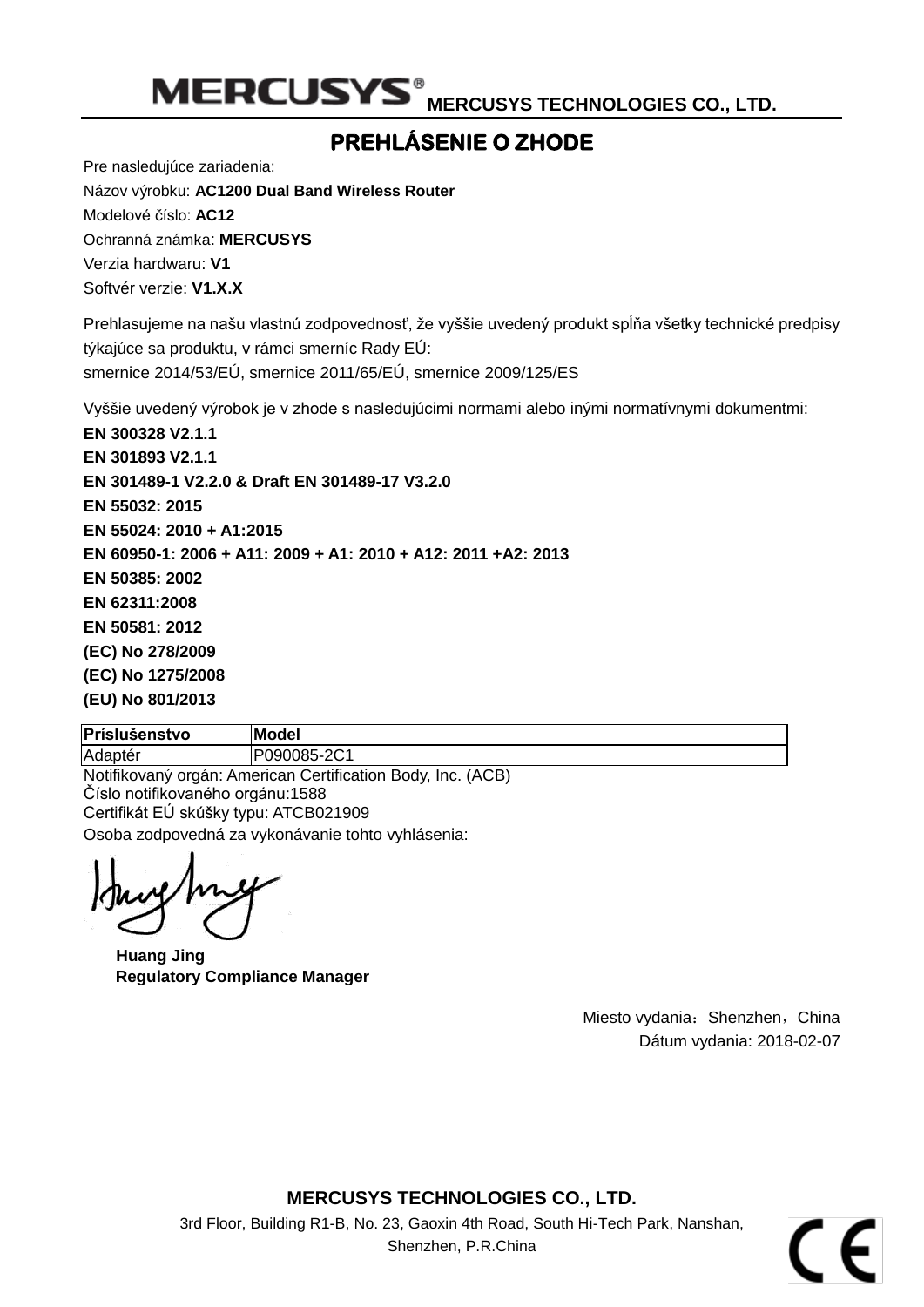# **MEGFELELŐSÉ GI NYILATKOZAT**

Az alábbi készülékhez:

Termék neve: **[AC1200 Dual Band Wireless Router](#page-0-0)**

Modell száma: **[AC12](#page-0-1)**

Gyártó: **MERCUSYS**

Hardware verzió:**V1**

Software verzió:**V1.X.X**

Saját felelősségünkre kijelentjük, hogy a következő termék megfelel valamennyi jogszabályban foglalt műszaki előírásnak a tanácsi irányelvek alapján:

2014/53/EU Irányelv, 2011/65/EU Irányelv, 2009/125 /EK Irányelv

A fenti termék megfelel a következő szabványoknak vagy egyéb normatív dokumentumoknak

**[EN 300328 V2.1.1](#page-0-2)**

**[EN 301893 V2.1.1](#page-0-2)**

**EN 301489-1 V2.2.0 [& Draft EN 301489-17 V3.2.0](#page-0-2)**

**[EN 55032: 2015](#page-0-2)**

**[EN 55024: 2010](#page-0-2) + A1:2015**

**[EN 60950-1: 2006 + A11: 2009 + A1: 2010 + A12: 2011 +A2: 2013](#page-0-2)**

**[EN 50385: 2002](#page-0-2)**

**[EN 62311:2008](#page-0-2)**

**[EN 50581: 2012](#page-0-2)**

**[\(EC\) No 278/2009](#page-0-2)**

**[\(EC\) No 1275/2008](#page-0-2)**

### **[\(EU\) No 801/2013](#page-0-2)**

**Tartozék Modellszám** Adapter P090085-2C1

Bevizsgálás t végző szervezet:American Certification Body, Inc. (ACB) A bevizsgálást végző szervezet száma:1588 EU-típusvizsgálati tanúsítvány: ATCB021909

A nyilatkozatot tevő felelős személy:

**Huang Jing Szabályozás teljesítésért felelős manager**

Kiállítás helye: Shenzhen, China Kiadás dátuma[: 2018-02-07](#page-0-3)

**MERCUSYS TECHNOLOGIES CO., LTD.**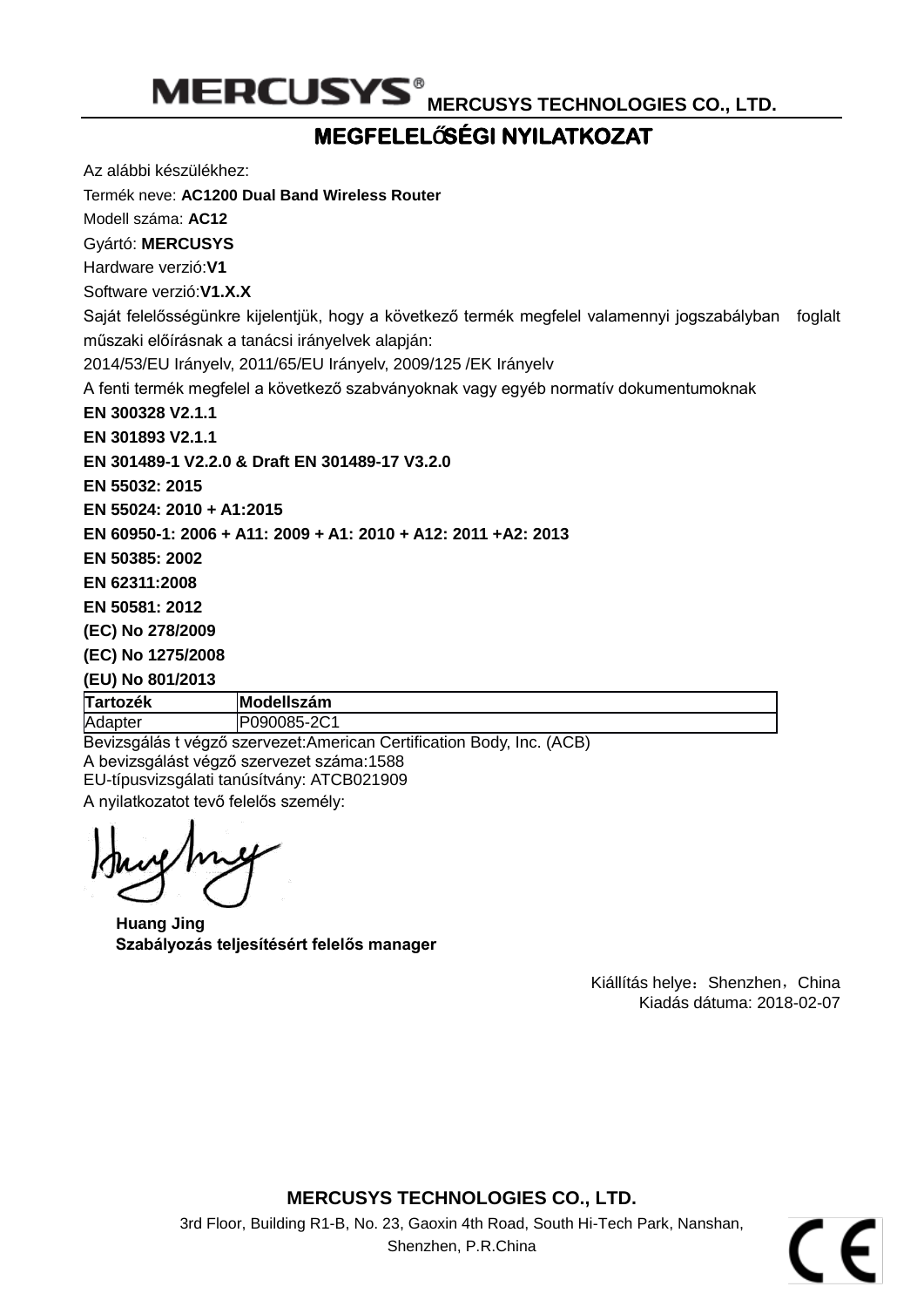MERCUSYS<sup>®</sup> MERCUSY<u>S TECHNOLOGIES CO., LTD.</u>

## **DECLARAȚIE DE CONFORMITATE**

Pentru următorul echipament:

Nume produs: **[AC1200 Dual Band Wireless Router](#page-0-0)** Model: **[AC12](#page-0-1)** Marcă: **MERCUSYS**

Versiune Hardware:**V1** Versiune Software:**V1.X.X**

Declarăm pe propria răspundere că produsul de mai sus îndeplinește toate reglementările tehnice aplicabile produsului, conform Directivelor Consiliului:

Directiva 2014/53/UE, Directiva 2011/65/UE, Directiva 2009/125/CE

Produsul menționat mai sus este în conformitate cu următoarele standarde sau alte documente normative:

**[EN 300328 V2.1.1](#page-0-2) [EN 301893 V2.1.1](#page-0-2) EN 301489-1 V2.2.0 [& Draft EN 301489-17 V3.2.0](#page-0-2) [EN 55032: 2015](#page-0-2) [EN 55024: 2010](#page-0-2) + A1:2015 [EN 60950-1: 2006 + A11: 2009 + A1: 2010 + A12: 2011 +A2: 2013](#page-0-2) [EN 50385: 2002](#page-0-2) [EN 62311:2008](#page-0-2) [EN 50581: 2012](#page-0-2) [\(EC\) No 278/2009](#page-0-2) [\(EC\) No 1275/2008](#page-0-2) [\(EU\) No 801/2013](#page-0-2)**

| <b>Accesorii</b> | <b>IModel</b>                                                |
|------------------|--------------------------------------------------------------|
| Adaptor          | P090085-2C1                                                  |
|                  | Organismul notificat: American Certification Body Inc. (ACB) |

Organismul notificat: American Certification Body, Inc. (ACB) Număr organism notificat:1588 Certificat de examinare UE de tip: ATCB021909 Persoana responsabilă pentru emiterea acestei declarații:

**Huang Jing Manager Conformitate Regulamente**

Locul emiterii: Shenzhen, China Data emiterii[: 2018-02-07](#page-0-3)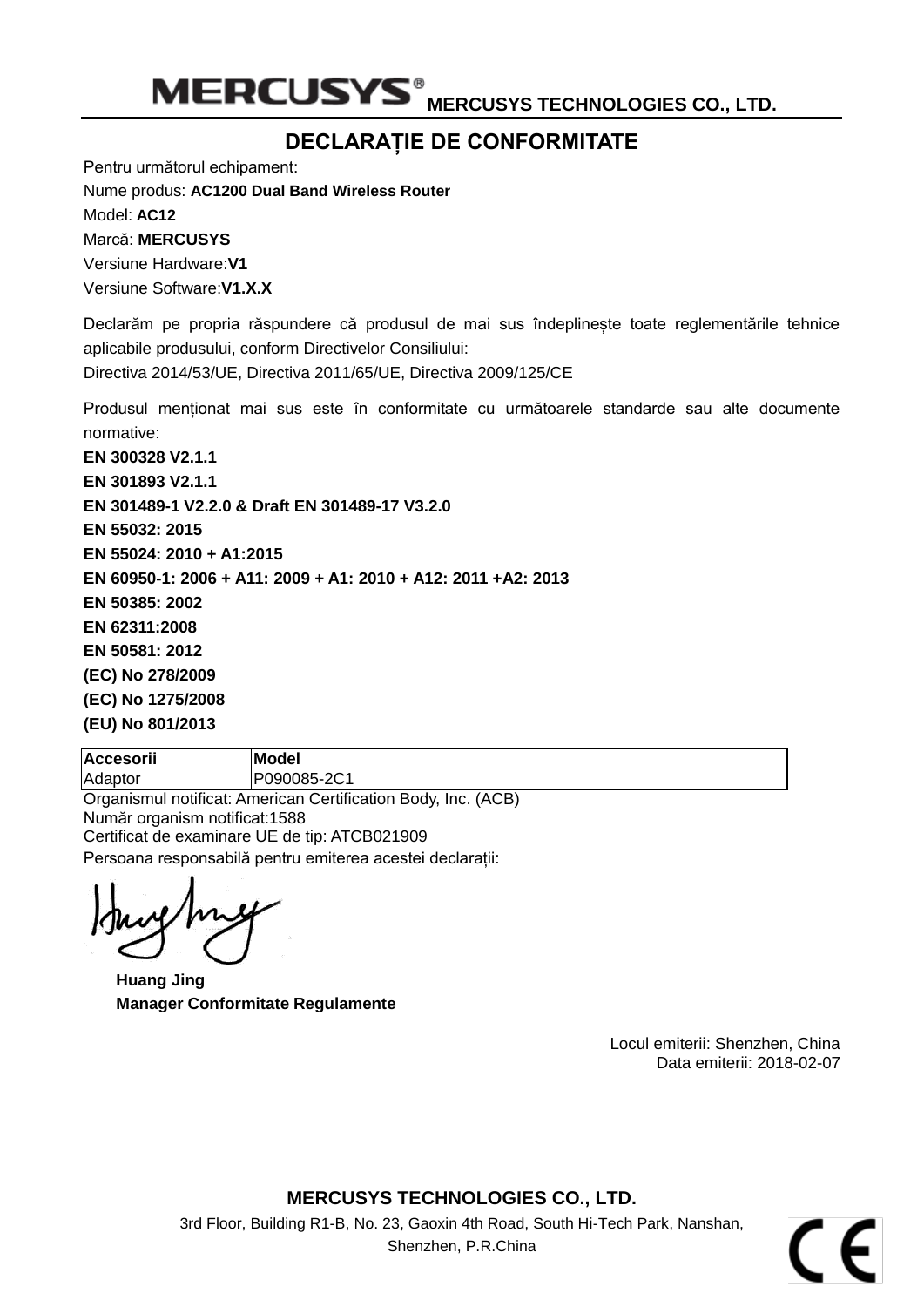#### **ДЕКЛАРАЦИЯ ЗА СЪОТВЕТСТВИЕ**

За следното оборудване:

Име на продукта: **[AC1200 Dual Band Wireless Router](#page-0-0)**

Номер на модела: **[AC12](#page-0-1)**

Търговска марка: **MERCUSYS**

Версия на хардуера:**V1**

Версия на софтуера:**V1.X.X**

Ние декларираме на своя собствена отговорност, че продуктът по-горе отговаря на всички технически нормативни актове, приложими за продукта, в обхвата на Директивите на Съвета, както следва:

Директива 2014/53/EC, Директива 2011/65/ЕC, Директива 2009/125/EO

Горният продукт е в съответствие със следните стандарти или други нормативни документи:

**[EN 300328 V2.1.1](#page-0-2)**

**[EN 301893 V2.1.1](#page-0-2)**

**EN 301489-1 V2.2.0 & Draft [EN 301489-17 V3.2.0](#page-0-2)**

**[EN 55032: 2015](#page-0-2)**

**[EN 55024: 2010](#page-0-2) + A1:2015**

**[EN 60950-1: 2006 + A11: 2009 + A1: 2010 + A12: 2011 +A2: 2013](#page-0-2)**

**[EN 50385: 2002](#page-0-2)**

**[EN 62311:2008](#page-0-2)**

**[EN 50581: 2012](#page-0-2)**

**[\(EC\) No 278/2009](#page-0-2)**

**[\(EC\) No 1275/2008](#page-0-2)**

**[\(EU\) No 801/2013](#page-0-2)**

**Аксесоари Модел** Адаптер P090085-2C1

Нотифициран орган:American Certification Body, Inc. (ACB) Номер на нотифициран орган:1588 Сертификат за изпитване от ЕС-тип:ATCB021909 Отговорно лице - декларатор:

**Huang Jing Мениджър регулаторна съвместимост**

Място на издаване: Shenzhen, China Дата на издаване: [2018-02-07](#page-0-3)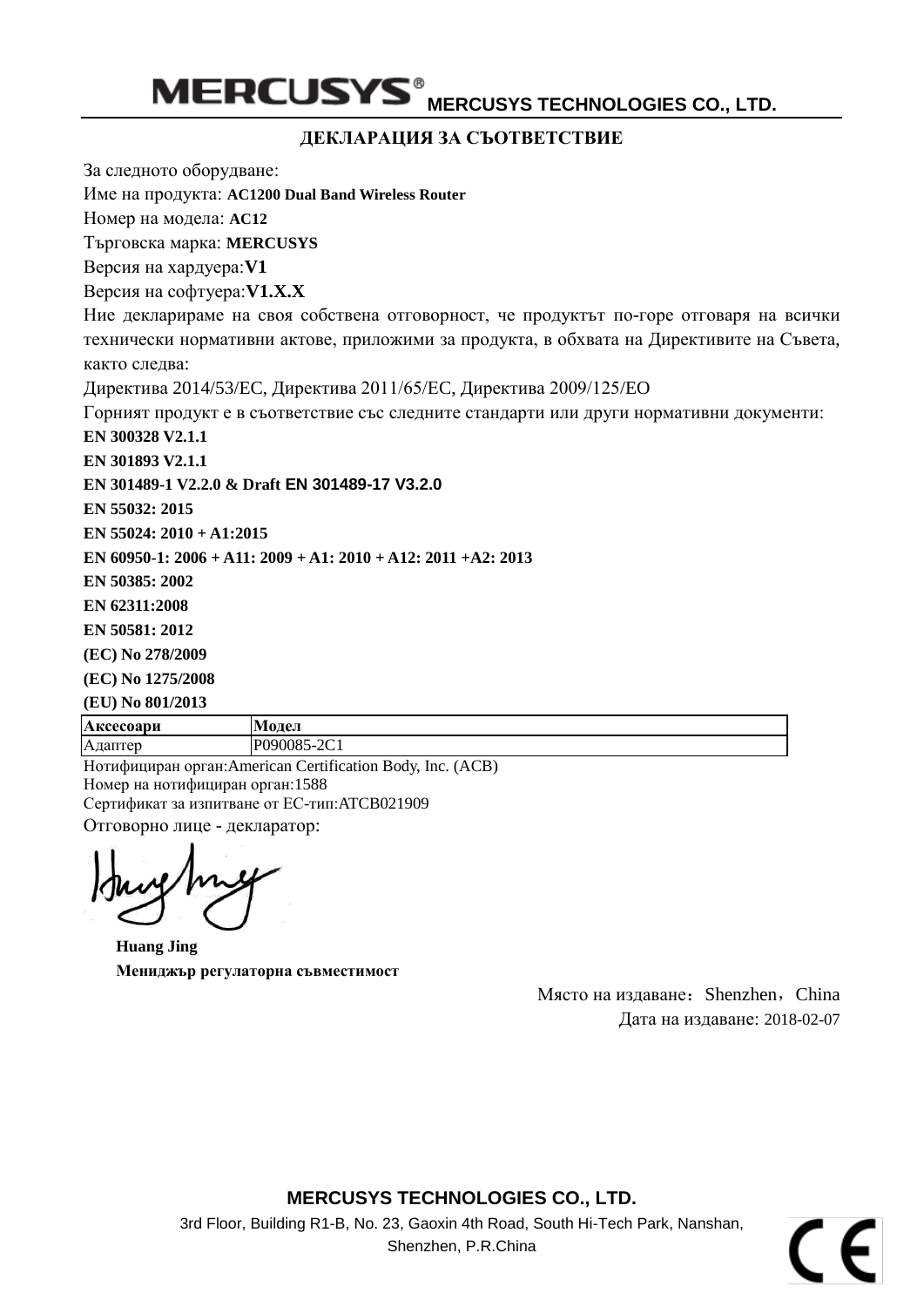## **ATITIKTIES DEKLARACIJA**

Dėl šios įrangos:

Produkto pavadinimas: **[AC1200 Dual Band Wireless Router](#page-0-0)**

Modelio numeris: **[AC12](#page-0-1)**

Prekių ženklai: **MERCUSYS**

Techninės įrangos versija:**V1**

Programinės įrangos versija:**V1.X.X**

Mes prisiimame visą atsakomybę, kad produktas atitinka visus techninius reglamentus, taikytinus per Tarybos direktyvų produkto taikymo sritį:

Direktyva 2014/53/ES, Direktyvos 2011/65/ES, Direktyva 2009/125/EB

Aukščiau nurodytas gaminys atitinka šiuos standartus ar kitus normatyvinius dokumentus:

**[EN 300328 V2.1.1](#page-0-2) [EN 301893 V2.1.1](#page-0-2) EN 301489-1 V2.2.0 [& Draft EN 301489-17 V3.2.0](#page-0-2) [EN 55032: 2015](#page-0-2) [EN 55024: 2010](#page-0-2) + A1:2015 [EN 60950-1: 2006 + A11: 2009 + A1: 2010 + A12: 2011 +A2: 2013](#page-0-2) [EN 50385: 2002](#page-0-2) [EN 62311:2008](#page-0-2) [EN 50581: 2012](#page-0-2) [\(EC\) No 278/2009](#page-0-2) [\(EC\) No 1275/2008](#page-0-2) [\(EU\) No 801/2013](#page-0-2)**

**Priedai Modelis** Adapteris P090085-2C1 Notifikuotoji įstaiga: American Certification Body, Inc. (ACB) Notifikuotosios įstaigos numeris:1588

ES tipo tyrimo sertifikatas: ATCB021909 Asmuo, atsakingas už šį pareiškimą:

**Huang Jing Reguliavimo laikymosi direktorius**

Išdavimo vieta: Shenzhen, China Išdavimo data[: 2018-02-07](#page-0-3)

### **MERCUSYS TECHNOLOGIES CO., LTD.**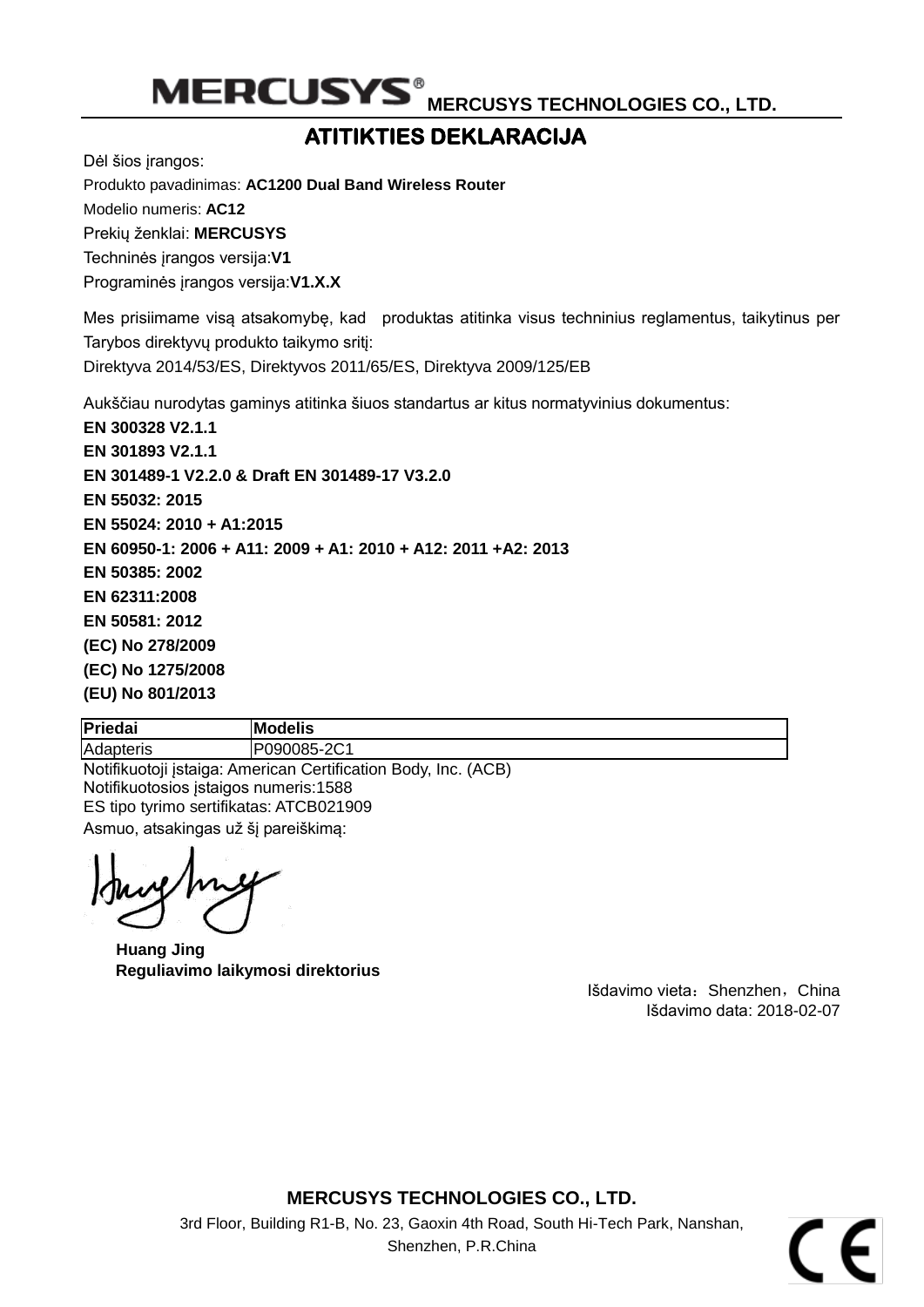#### **ДЕКЛАРАЦІЯ ПРО ВІДПОВІДНІСТЬ**

Для наступного обладнання:

Назва: **[AC1200 Dual Band Wireless Router](#page-0-0)**

Модель: **[AC12](#page-0-1)**

Торгова марка: **MERCUSYS**

Версія обладнання:**V1**

Версія програмного забезпечення:**V1.X.X**

Даним, ми під нашу повну відповідальність заявляємо, що вищевказаний продукт повністю відповідає всім технічним вимогам, які діють по відношенню до даного продукту у рамках Директив Ради ЄС, а саме:

Директива 2014/53/EU, Директива 2011/65/EU, Директива 2009/125/EC

Вищевказаний продукт відповідає наступним стандартам та іншим нормативним документам:

**[EN 300328 V2.1.1](#page-0-2)**

**[EN 301893 V2.1.1](#page-0-2)**

**EN 301489-1 V2.2.0 [& Draft EN 301489-17 V3.2.0](#page-0-2)**

**[EN 55032: 2015](#page-0-2)**

**[EN 55024: 2010](#page-0-2) + A1:2015**

**[EN 60950-1: 2006 + A11: 2009 + A1: 2010 + A12: 2011 +A2: 2013](#page-0-2)**

**[EN 50385: 2002](#page-0-2)**

**[EN 62311:2008](#page-0-2)**

**[EN 50581: 2012](#page-0-2)**

**[\(EC\) No 278/2009](#page-0-2)**

**[\(EC\) No 1275/2008](#page-0-2)**

**[\(EU\) No 801/2013](#page-0-2)**

**Аксесуари Модель** Пристрій P090085-2C1

Повноважений орган: American Certification Body, Inc. (ACB) Номер повноважного органу: 1588 Сертифікат експертизи EU-типу:ATCB021909 Особа, яка підписала дану декларацію:

**Huang Jing Керівник з питань дотримання нормативів** 

Місце випуску: Shenzhen, China Дата видачі: [2018-02-07](#page-0-3)

**MERCUSYS TECHNOLOGIES CO., LTD.**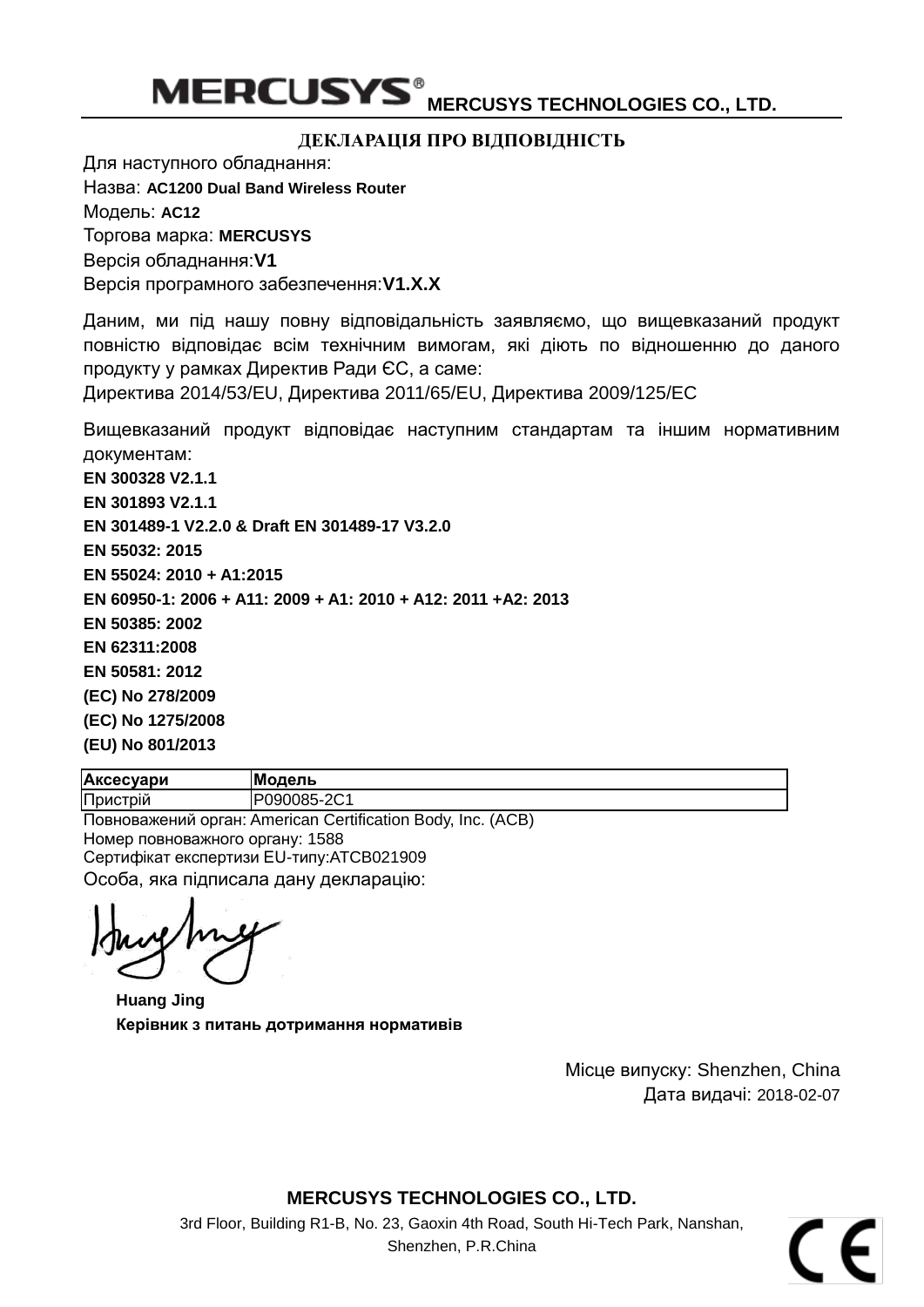MERCUSYS<sup>®</sup> MERCUSYS TECHNOLOGIES CO., LTD.

## **ATBILSTĪBAS DEKLARĀCIJA**

Par šādu aprīkojumu: Iztrādājuma nosaukums: **AC1200 Dual Band Wireless Router** Modeļa nummurs: **AC12** Preču zīme: **MERCUSYS** Aparatūras versija: **V1**

Progammatūras versija: **V1.X.X**

Ar šo mēs paziņojam, ka augstāk minētais izstrādājums, atbilist visām tehniskajām prasībām , kuras piemērojamas Padomes direktīvu ietvaros:

Direktīva 2014/53/EU, Direktīva 2011/65/EU, Direktīva 2009/125/EC

Augstāk minētais izstrādājums atbilst minētajiem stantartiem un citiem normatīvajiem dokumentiem, prasībām.

**EN 300328 V2.1.1 EN 301893 V2.1.1 EN 301489-1 V2.2.0 & Draft EN 301489-17 V3.2.0 EN 55032: 2015 EN 55024: 2010 + A1:2015 EN 60950-1: 2006 + A11: 2009 + A1: 2010 + A12: 2011 +A2: 2013 EN 50385: 2002 EN 62311:2008 EN 50581: 2012 (EC) No 278/2009 (EC) No 1275/2008 (EU) No 801/2013**

| <b>Aksesuāri</b> | <b>Modelis</b> |
|------------------|----------------|
| Adapteris        | P090085-2C1    |
| ___<br>----      |                |

Pilnvarotā iestāde: American Certification Body, Inc. (ACB)

Pilnvarotās iestādes nummurs: 1588

EU-tipa pārbaudes sertifikāts: ATCB021909

Atbildīgā persona par šo deklarāciju:

**Huang Jing Atbilstības kontroles vadītājs**

Izdošanas vieta: Shenzhen, China Izdošanas datums: 2018-02-07